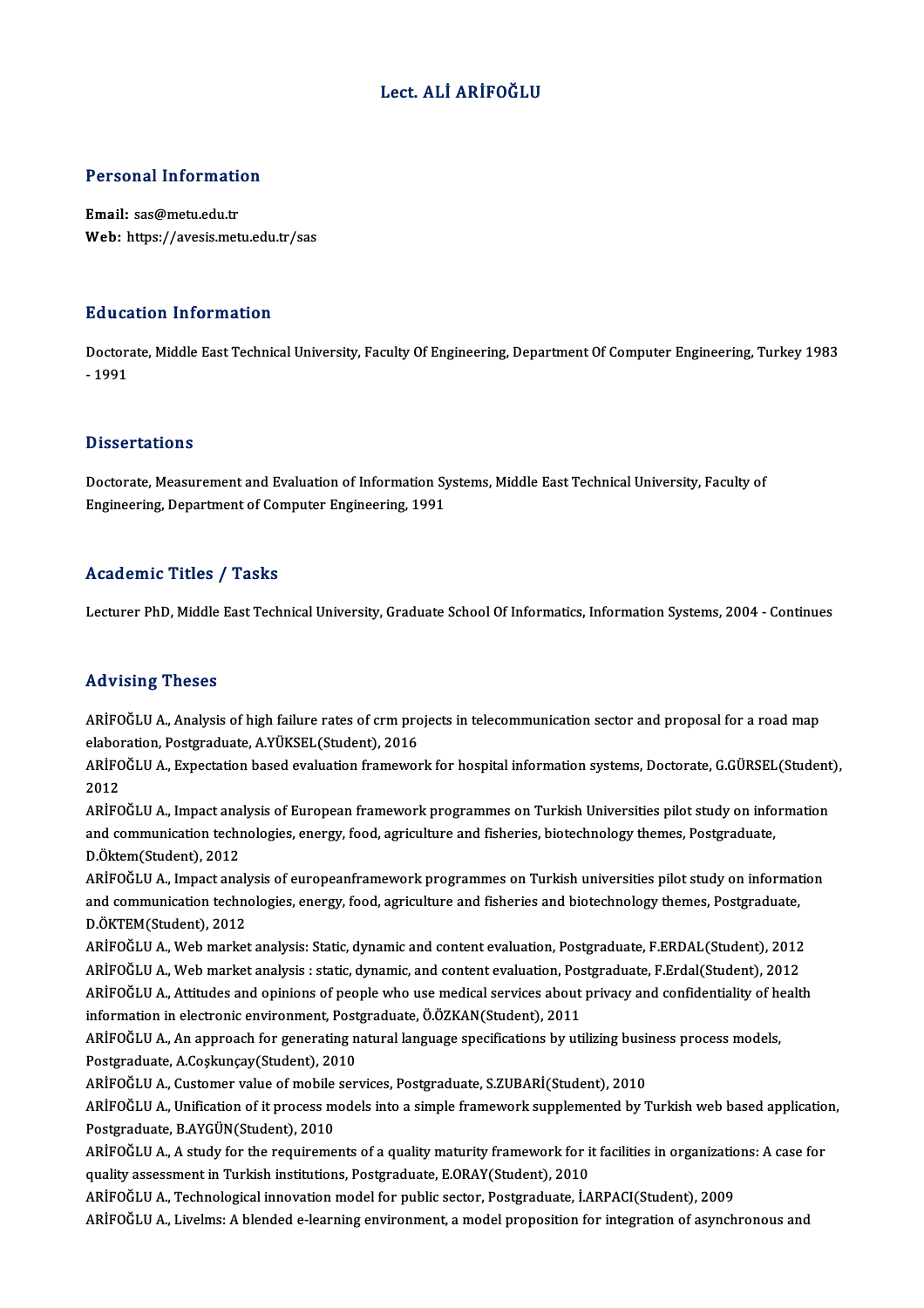synchronous e-learning, Postgraduate, E.ER(Student), 2009<br>APİEQČLILA, E porformanes of Turkey and a new a transfo

ARİFOĞLU A., E-performance of Turkey and a new e-transformation metric system, Postgraduate, G.AFACAN(Student),<br>2009 synch<br>ARİFC<br>2009<br>ARİFC ARİFOĞLU A., E-performance of Turkey and a new e-transformation metric system, Postgraduate, G.AFACAN(Student),<br>2009<br>ARİFOĞLU A., ÖZGİT A., A framework based on continuous security monitoring, Postgraduate, V.ERTÜRK(Studen

2009<br>ARİFOĞLU A., ÖZGİT A., A framework based on continuous security monitoring, Postgraduate, V.ERTÜRK(Student), 2008<br>ARİFOĞLU A., Mobile government in Turkey: Investigating the critical success factors, drivers and barri ARİFOĞLU A., ÖZGİT A., A<br>ARİFOĞLU A., Mobile gove<br>A.ÜSTÜN(Student), 2007<br>ARİFOĞLU A., Mobile gove ARİFOĞLU A., Mobile government in Turkey: Investigating the critical success factors, drivers and barriers, Postgradua<br>A.ÜSTÜN(Student), 2007<br>ARİFOĞLU A., Mobile government in Turkey : investigating critical success factor

A.ÜSTÜN(Student), 2007<br>ARİFOĞLU A., Mobile gov<br>A.Üstün(Student), 2007<br>ARİFOĞLU A. Moasuring ARİFOĞLU A., Mobile government in Turkey : investigating critical success factors, drivers and barriers, Postgradu<br>A.Üstün(Student), 2007<br>ARİFOĞLU A., Measuring maturity level of e-transforming organizations, Postgraduate,

A.Üstün(Student), 2007<br>ARİFOĞLU A., Measuring maturity level of e-transforming organizations, Postgraduate, M.HANDE(Student), 2006<br>ARİFOĞLU A., WEB site evaluation, Postgraduate, A.ŞAKİR(Student), 2006 ARİFOĞLU A., Measuring maturity level of e-transforming organizations, Postgraduate, M.HANDE(Student), 2006<br>ARİFOĞLU A., WEB site evaluation, Postgraduate, A.ŞAKİR(Student), 2006<br>ARİFOĞLU A., An automated tool for informat

ARİFOĞLU A., WEB site evaluation, Postgraduate, A.ŞAKİR(Student), 2006<br>ARİFOĞLU A., An automated tool for information security management system, Postgraduate, A.ERKAN(Stud<br>ARİFOĞLU A., Object oriented in formation system ARİFOĞLU A., An automated t<br>ARİFOĞLU A., Object oriented<br>H.AYYILMAZ(Student), 1996<br>ARİFOĞLU A. Softurara sastin ARİFOĞLU A., Object oriented in formation system development and a sample EİS application, Postgraduate,<br>H.AYYILMAZ(Student), 1996<br>ARİFOĞLU A., Software costing and an automated tool for estimating and managing software de

H.AYYILMAZ(Student), 19<br>ARİFOĞLU A., Software co<br>Y.FİLDİŞ(Student), 1995<br>ARİFOĞLU A., Software co ARİFOĞLU A., Software costing and an automated tool for estimating and managing software development, Postg<br>Y.FİLDİŞ(Student), 1995<br>ARİFOĞLU A., Software costing and an automated tool for estimating and managing software d

Y.FİLDİŞ(Student), 1995<br>ARİFOĞLU A., Software costing and an<br>Postgraduate, Y.Fildiş(Student), 1995<br>ARİFOĞLU A. Quality test for the logis ARİFOĞLU A., Software costing and an automated tool for estimating and managing software development<br>Postgraduate, Y.Fildiş(Student), 1995<br>ARİFOĞLU A., Quality test for the logical design phase of information systems by si

Postgraduate, Y.Fildiş(Student), 1995<br>ARİFOĞLU A., Quality test for the logical design phase of information systems by simulation, Postgraduate,<br>A.Bülent(Student), 1994 ARİFOĞLU A., Quality test for the logical design phase of information systems by simulation, Postgraduate,<br>A.Bülent(Student), 1994<br>ARİFOĞLU A., Jackson system development and jackson structured programming and an applicati

A.Bülent(Student), 1994<br>ARİFOĞLU A., Jackson sys<br>M.FETHİ(Student), 1992

# M.FETHI(Suudent), 1992<br>Articles Published in Journals That Entered SCI, SSCI and AHCI Indexes

- **Tricles Published in Journals That Entered Strate Control**<br>I. Adoption of e-government services in Turkey<br>Kurfali M. ABİEQĞLUA TOKREMİR G. Besin V I. Adoption of e-government services in Turkey<br>Kurfali M., ARİFOĞLU A., TOKDEMİR G., Pacin Y. COMPUTERS INHUMANBEHAVIOR,vol.66,pp.168-178,2017 (Journal Indexed inSSCI)
- II. A new approach in the evaluation of hospital information systems COMPUTERS IN HUMAN BEHAVIOR, vol.66, pp.168-178, 201<br>A new approach in the evaluation of hospital inform<br>Gursel G., ZAYİM N., GÜLKESEN K. H. , ARİFOĞLU A., Saka O.<br>TURKISH JOURNAL OF ELECTRICAL ENCINEFRINC AND CO TURKISH JOURNAL OF ELECTRICAL ENGINEERING AND COMPUTER SCIENCES, vol.22, no.1, pp.214-222, 2014<br>(Journal Indexed in SCI) Gursel G., ZAYİM N., GÜLI<br>TURKISH JOURNAL OF EI<br>(Journal Indexed in SCI)<br>Cuidelines for Sussess TURKISH JOURNAL OF ELECTRICAL ENGINEERING AND COMPUTER SCIENCES, vol.22, no.1<br>(Journal Indexed in SCI)<br>III. Guidelines for Successful Public Internet Access Points (PIAPs) Implementation<br>APIEOČLUA Afesan G ER E
- (Journal Indexed in SCI)<br>Guidelines for Successful I<br>ARİFOĞLU A., Afacan G., ER E.<br>DICITAL LITERACY: CONCERT Guidelines for Successful Public Internet Access Points (PIAPs) Implementation<br>ARİFOĞLU A., Afacan G., ER E.<br>DIGITAL LITERACY: CONCEPTS, METHODOLOGIES, TOOLS, AND APPLICATIONS, VOL I, pp.502-521, 2013 (Journal<br>Indeved in S ARİFOĞLU A., Afa<br>DIGITAL LITERA<br>Indexed in SSCI)<br>Publis Internet DIGITAL LITERACY: CONCEPTS, METHODOLOGIES, TOOLS, AND APPLICATIONS, VOL I, pp.502-521, 2<br>Indexed in SSCI)<br>IV. Public Internet access points (PIAPs) and their social impact: a case study from Turkey
- Indexed in SSCI)<br>IV. Public Internet access points (PIAPs) and their social impact: a case study from Turkey<br>AFACAN G., Er E., ARİFOĞLU A. BEHAVIOUR & INFORMATION TECHNOLOGY, vol.32, no.1, pp.14-23, 2013 (Journal Indexed in SCI)

# BEHAVIOOK & INFORMATION TECHNOLOGY, VOLSZ, NO.1, pp.14-25, 2013<br>Refereed Congress / Symposium Publications in Proceedings

- efereed Congress / Symposium Publications in Proceedings<br>I. Proposing a Federated Approach to Global Software Development<br>Tufoksi O. Cetin S. ARIEOČLUA I. Proposing a Federated Approach to Global Software Development<br>Tufekci O., Cetin S., ARİFOĞLU A. Proposing a Federated Approach to Global Software Development<br>Tufekci O., Cetin S., ARİFOĞLU A.<br>4th International Conference on the Digital-Society, St Maarten, Netherlands, 10 - 16 February 2010, pp.150-157<br>An evnerimenta Tufekci O., Cetin S., ARİFOĞLU A.<br>4th International Conference on the Digital-Society, St Maarten, Netherlands, 10 - 16 February 2010, pp.150-157<br>1. An experimental study for simulation based assessment of information syst
- 4th International Conference on th<br>An experimental study for sim<br>Ayyildiz B., Akman I., ARİFOĞLU A.<br>Werld Congress en Engineering 24 II. An experimental study for simulation based assessment of information system design performance<br>Ayyildiz B., Akman I., ARİFOĞLU A.<br>World Congress on Engineering 2007, London, Canada, 2 - 04 July 2007, pp.517-518